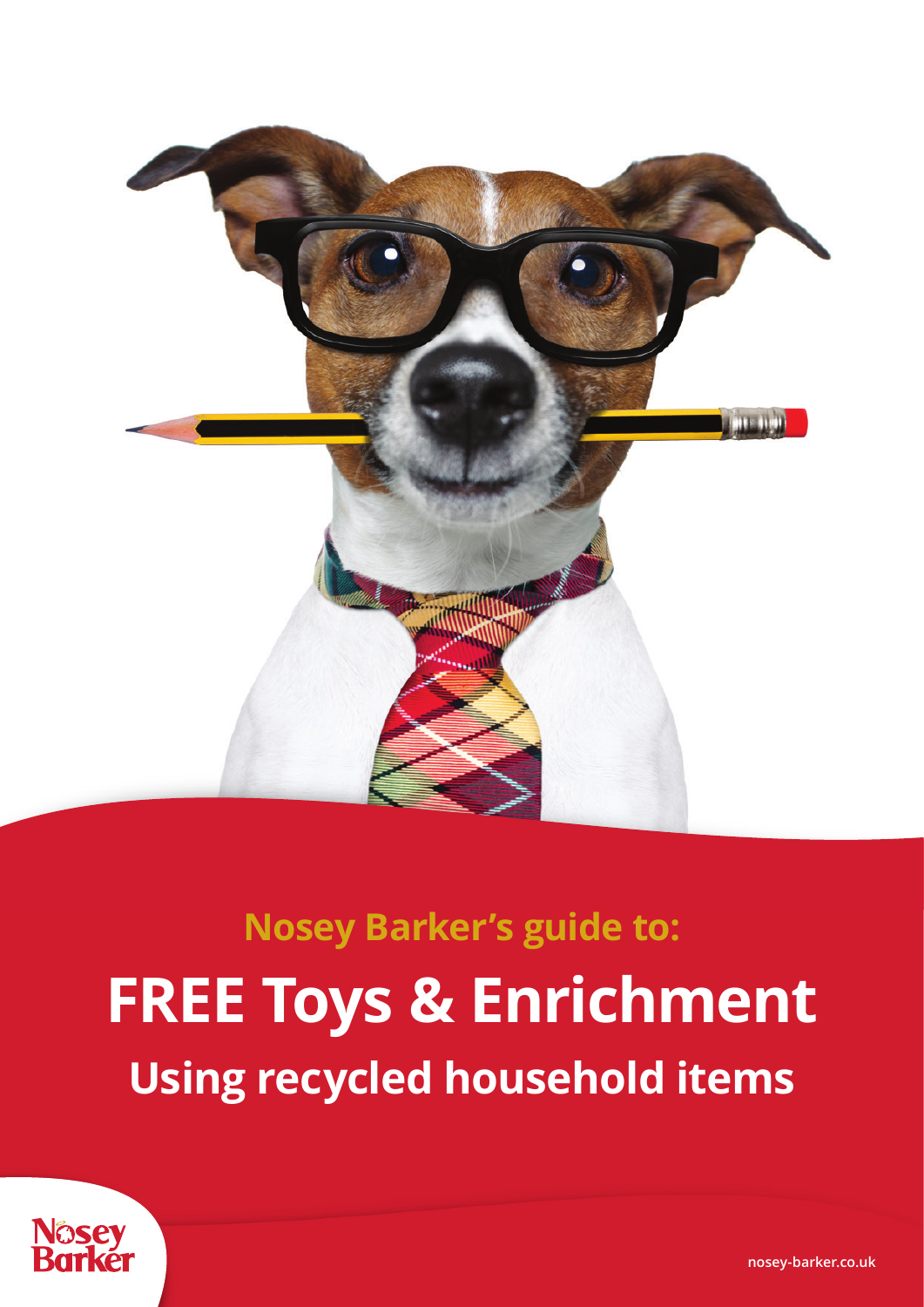## **Your guide to FREE toys and enrichment using recycled household items**

**According to Dr Ian Dunbar 10 minutes of mental stimulation is equivalent to 1 hour of physical exercise, so the secret to having a content, calm puppy is ensuring they are brain tired.** 

Often puppies destroy their toys which can be frustrating as some are quite expensive and this can lead to you feeling upset with your pup.

In this handout we provide some ideas of how your puppy can indulge in normal dog behaviour (biting and ripping things apart is a natural part of prey drive) without it costing you a small fortune – in fact you can use household rubbish!

You can use some of your pup's daily food allowance in these games so that they aren't getting too many treats. A top tip for families that feed dry food is to weigh out their food in the morning and pop it in a tupper-ware container, just take some food from here when setting up these games. This way you know exactly how much your pup is being fed.

It's important to supervise your puppy when providing enrichment games and be on hand in case they need some help, we don't want them getting frustrated! It's also important to ensure that how they interact/play is safe.

All pups play differently and whilst most will spit out the cardboard to retrieve the food/treat there will always be a few that fancy eating the box too. For puppies that eat the cardboard you need to use alternative games from the list. I recommend providing enrichment games for your puppy at least once per day.



**07747 698 008 info@nosey-barker.co.uk [nosey-barker.co.uk](https://nosey-barker.co.uk)**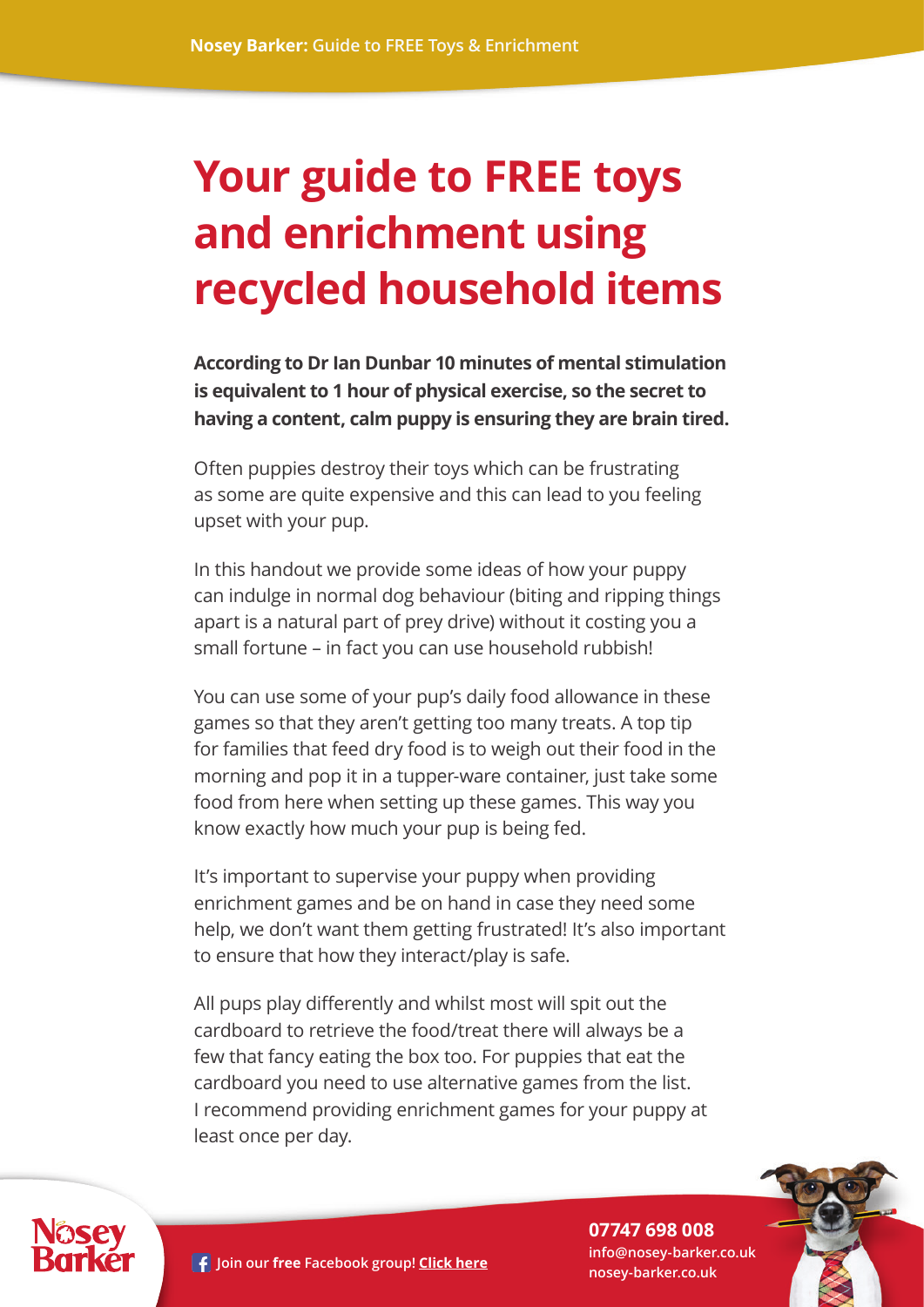

## **FREE Toys & Enrichment: 15 ideas to get you started**

- **• TEA TOWEL** pop treats inside folded or rolled for a great brain game. Roll up and tie a couple of knots to use as a tuggy toy or pop into the freezer to create a great teething toy.
- **• CARROT**  a great low-fat chew, great as a teething toy.
- **• BROCCOLI** another great chew toy.
- **• CARDBOARD BOXES** great for playing with, hide treats inside for puppy scent work and helps build confidence.
- **• KITCHEN ROLL TUBES** hide treats inside and fold the ends for mental stimulation and great fun.



**07747 698 008 info@nosey-barker.co.uk here F** Join our free [Facebook group!](https://facebook.com/groups/noseybarker) Click here **the contract of the state of the facebook** group! Click here **here** hosey-barker.co.uk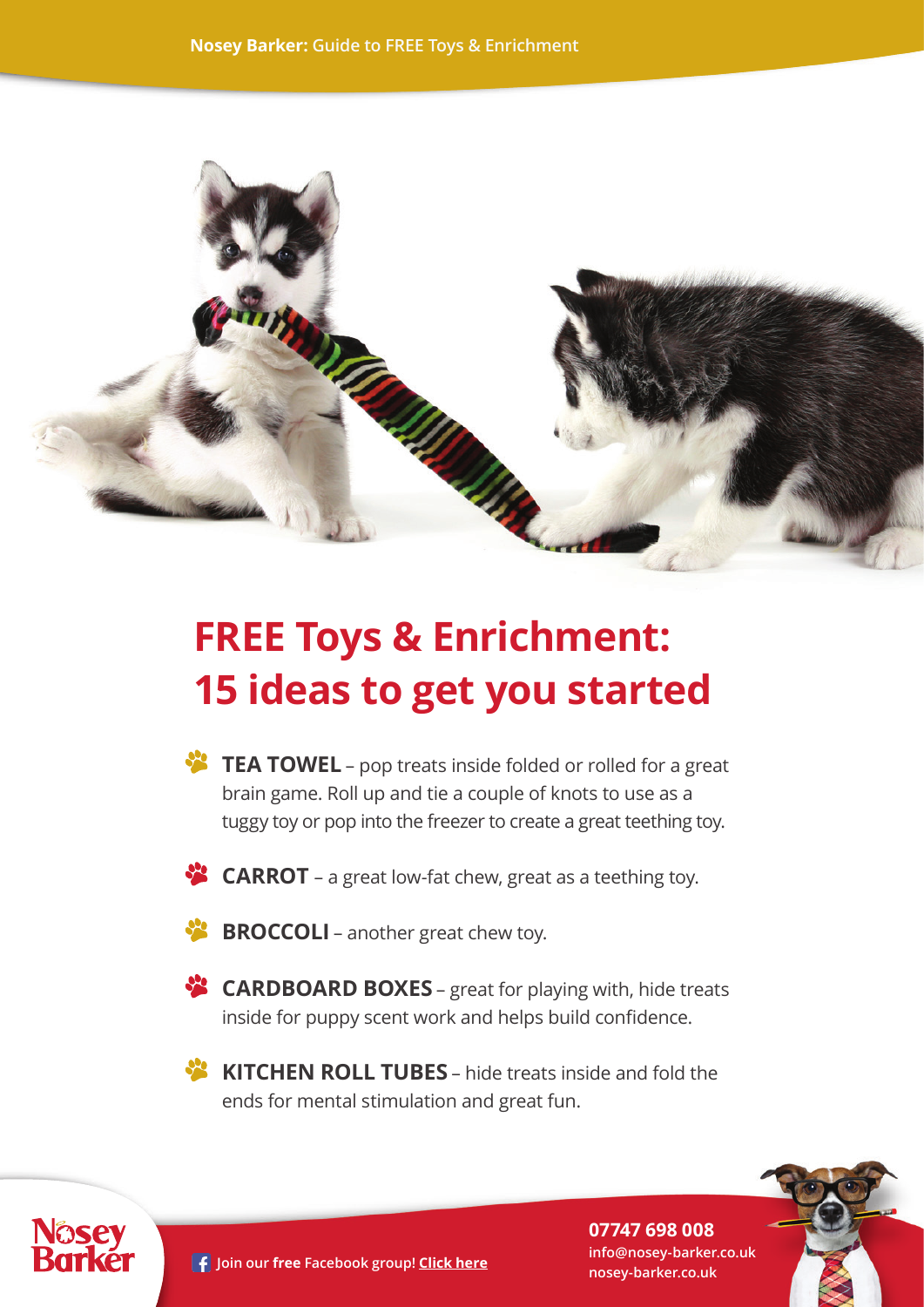- **• EGG BOXES** hide a favourite toy or treats inside for a great brain game.
- **•• OLD SHEETS** tie knots in to create a lovely long tug toy.
- **• EMPTY MILK CARTONS/2L EMPTY PLASTIC BOTTLE** - pop treats inside to create a great slow feeder, fun and mental stimulation.
- **• AUTUMN LEAVES** pop leaves into a box/padding pool/ basin and add a few tasty treats for your dog to search for.
- **•• OLD TOWELS** great for cleaning dirty paws or tie knots in and use as a tuggy.
- **• OLD CLOTHES SUCH AS JEANS** another great way to hide toys and treats: lay an old pair of jeans on the ground and hide the toys and treats in the pockets or up the legs.
- **• PLANT POTS** brilliant for scent work or getting your pup used to put their nose into which is a great start to muzzle training (better to know they are happy than one day have to use a muzzle and it frighten them).
- **•• PILLOWCASES** great to hide things in.
- **• OLD SOCKS** tie them together to build a fab tuggy toy.

**• OLD MUFFIN TIN** – hide treats/food inside and put balls on top or toys for your pup to move off to retrieve the tasty treats.

*Discover more useful resources and helpful information when you join our free Facebook group today...*

**Karkēr [Facebook Community](https://www.facebook.com/groups/noseybarker/learning_content/) Training Group [Click here to visit](https://www.facebook.com/groups/noseybarker/learning_content/)**



**07747 698 008 info@nosey-barker.co.uk**